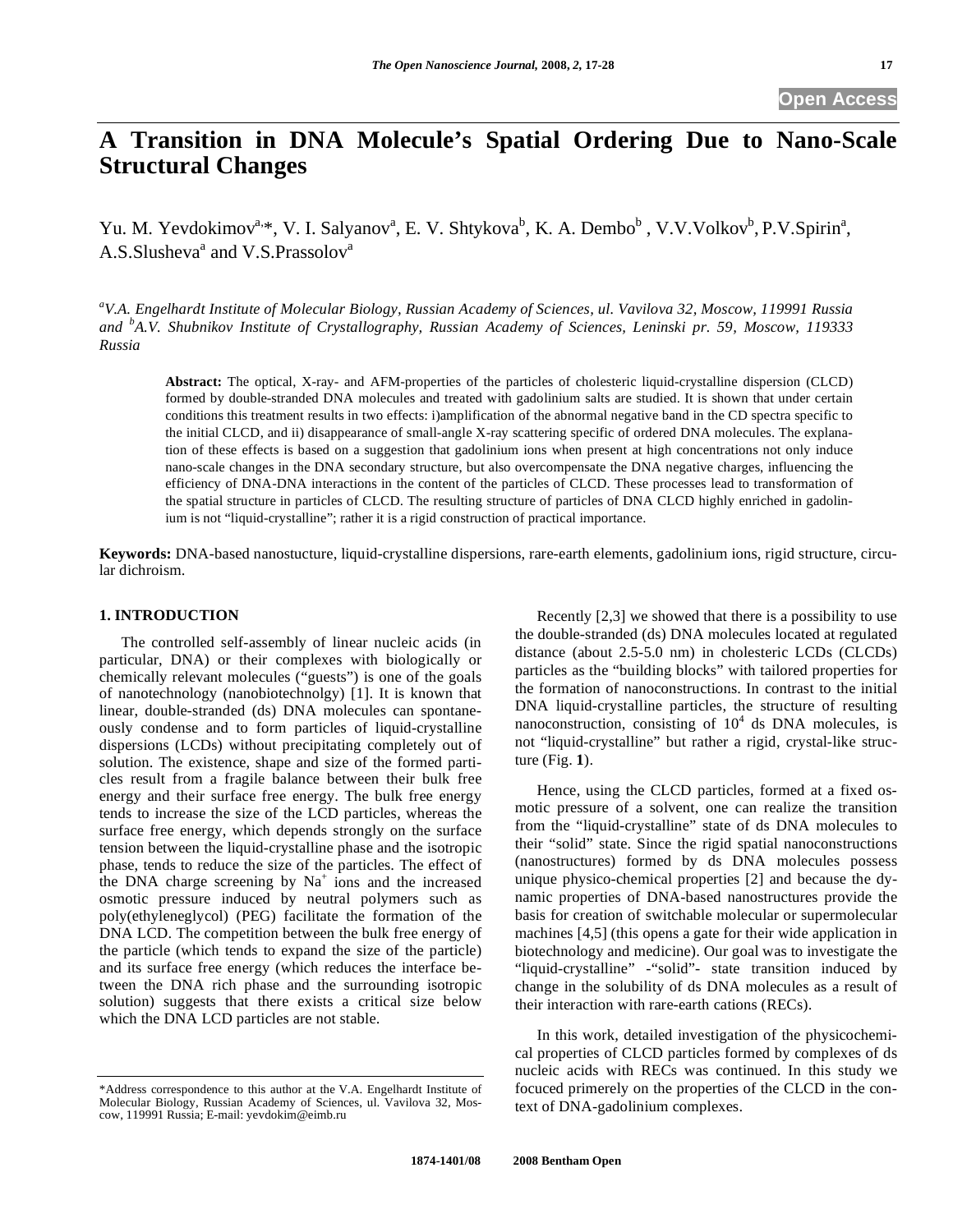

**Fig. (1).** Principal scheme of transition the DNA-based nanoconstruction from "liquid" to "rigid" state. Double-stranded DNA molecules in neighboring quasi nematic layers in initial liquidcrystalline structure (left) are shown as rods; each layer is twisted in respect to previous one.

#### **2. MATERIALS AND METHODS**

Ds calf thymus DNA ("Sigma"), which was additionally cleaned of impurities and depolymerized, was used in the experiment. The depolymerization of DNA was performed by an UZDN- 2T ultrasonic disintegrator. The mol. mass of the DNA after ultrasonic depolymerization was equal to (0.6- 0.8)x10<sup>6</sup> Da, (that corresponds to **length, L,** of DNA molecules about 300-400 nm). We used the rare-earth chloride salts (gadolinium, lanthanum, neodymium, praseodymium, samarium, terbium, and ytterbium; purity of 99.99%), which were kindly provided to us from the State Institute of Rare Metals (Moscow, Russia), and poly(ethyleneglycol) ("Fluka," Switzerland, mol. mass 4,000 Da)for these studies.

The formation of the LCDs based on the phase exclusion of ds DNA from PEG-NaCl aqueous solutions was performed as previously described [6]. In the physicochemical sense, the system under investigation is particles of the LCD of the ds DNAs that are isotropically distributed in the aqueous salt solution of PEG. The presence of an abnormal band with a maximum at  $\lambda \approx 270$  nm in the circular dichroism (CD) spectrum indicates the formation of particles of the cholesteric LCD (CLCD). The complex of the CLCD with the rare-earth elements (nucleic acid – rare-earth element) was formed by treating the CLCD of the initial ds DNA with aqueous solutions of rare-earth salts.

The absorption spectra of the nucleic acids, the CLCD of the nucleic acids, and the CLCD of complexes (nucleic acid rare-earth element) were taken by a Specord M-40 spectrophotometer (Germany), and the CD spectra were recorded by a portable dichrometer SKD-2 (manufactured by the Institute of Spectroscopy of the RAS, Troitzk, Moscow Region). In all cases, the quartz cells with 1cm optical path have been utilized.

The character of ordering of the DNA molecules in particles of CLCD was tested by X-ray diffraction measurements. Taking into account the theoretically estimated, mean diameter of particles of the DNA CLCD (about 0.5μm) [6] the measuring of X-ray scattering from single LCD particles is practically impossible. To solve this problem, the CLCD particles were concentrated by a well-documented procedure used earlier in the case of CLCD formed by initial DNA molecules or DNA complexed with various biologically active compounds [7-9].

Samples were prepared for X-ray analysis by forming CLCD of initial DNA and CLCD of  $(DNA-Gd<sup>3+</sup>)$  complexes in large (200-500 ml) volumes, recording their CD spectra, and then concentrating them by low-speed centrifugation (4000 rpm, 30 min, 4°C, K23 centrifuge, Germany). Each pellet obtained by centrifugation was placed with a small amount of supernatant in a thin-walled (0.01 mm) quartz capillary of diameter 0.5 mm and X-ray diffraction analysis was performed [7-9].

We used an "AMUR-K" small angle X-ray diffractometer manufactured in the Shubnikov Institute of Crystallography of the RAS. Scattering radiation was registered with a linear-position-sensitive proportional detector manufactured in the Institute of Nuclear Physics, Siberian Div. of the RAS, Novosibirsk.

X- ray small-angle scattering (SAXS) experiments were performed at a wavelength  $\lambda = 0.1542$  nm in a Kratky-type (infinitely long slit) geometry covered the range of momentum transfer  $0.12 < s < 7.5$  nm<sup>-1</sup> (here,  $s = 4\pi \sin{\theta/\lambda}$ , where 20 is the scattering angle). The thickness of the sample (about 0.5 mm) varied along the length of the sample holder so that the irradiated volume cannot be estimated and thus no absolute calibration was possible. The scattering profiles were corrected for the background scattering and primarily processed using standard procedures.

Comparison of the CD spectra of initial CLCD to the CD spectra of thin films formed by the pellets (phases) obtained from these CLCD and to their X-ray scattering curves was used [6-9] for evaluation of the parameters, reflecting the mode of ordering of the neighboring DNA molecules in phases formed and, hence, in the particles of the CLCD.

The mean repeating distances ( $d = 2\pi/s_{\text{max}}$ ) of the periodical motifs (structural elements) in the crystalline regions (that correspond to the peak position  $s_{\text{max}}$  on the scattering patterns) in the scattering curves for the pellets (phases) formed as a result of the procedure above, were calculated using the program PEAK [10].

The meanings of the X-ray parameters used for describing scattering curves, such as the mean long-range order dimension  $L$  (the size of crystallites) and the degree of disorder in the system  $\Delta/d$  were calculated from the following equations [11]:

$$
L = \frac{\lambda}{\beta_s \cos \theta},\tag{1}
$$

$$
\Delta / \overline{d} = \frac{1}{\pi} \cdot \sqrt{\frac{\beta_s \cdot \overline{d}}{\lambda}},
$$
 (2)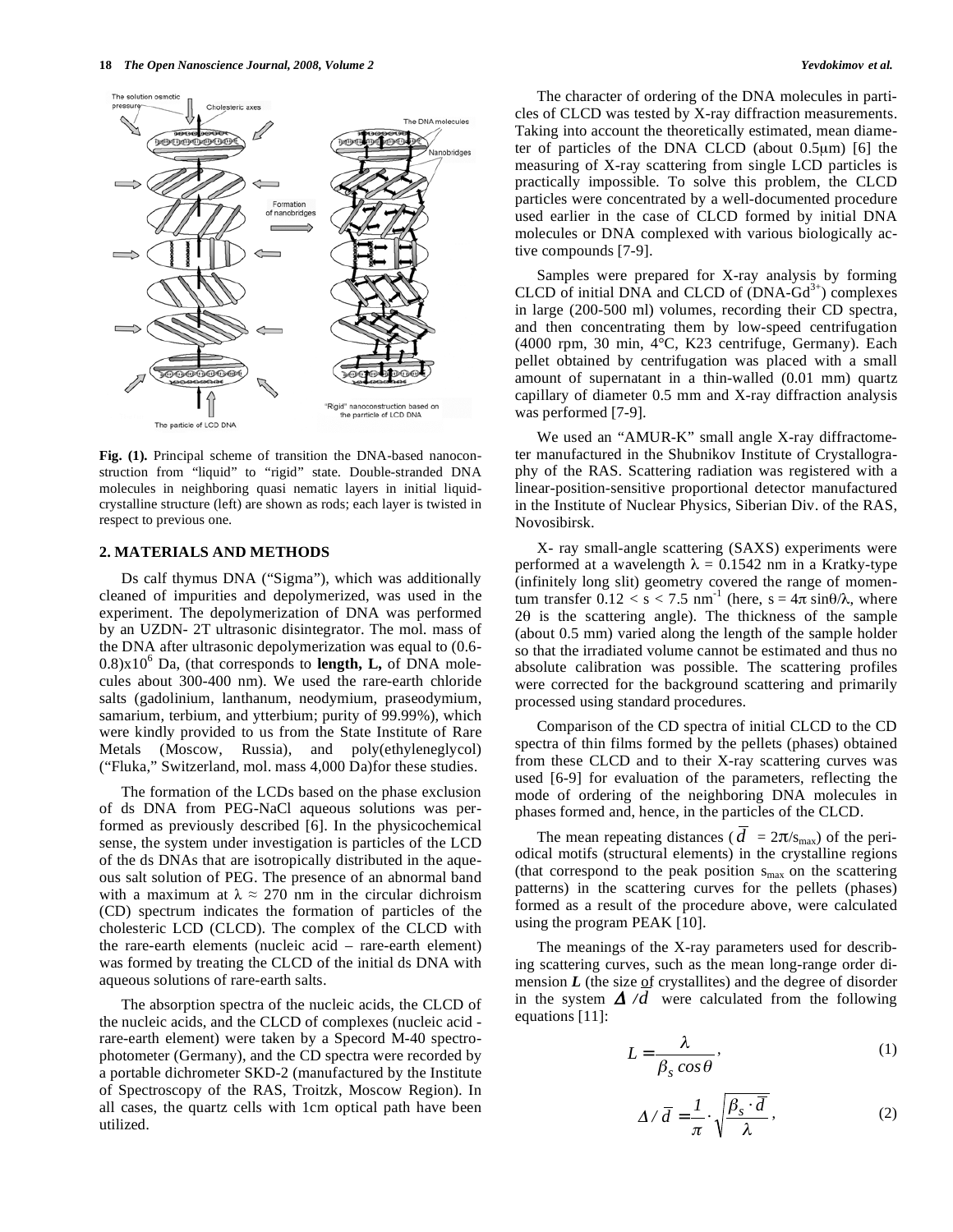where:  $\beta_s$  is the full width at a half-maximum intensity of a peak (in radians) observed at a mean scattering angle of  $2\theta$ , and  $\Delta$  is a mean-square deviation of distances between neighbouring regularly packed structural elements.

The radii of gyration  $R_g$  and size distribution functions  $D_V(R)$  of structural heterogeneities presented in the DNA CLCD and DNA CLCD treated by gadolinium salt were calculated using an indirect transform program GNOM [12].

Model simulations of two different kinds of structural organizations of the DNA complexes with gadolinium were performed using the program MASSHA. The program is a 3D graphic system to display and manipulate atomic structures and low resolution models. It is coupled with computational modules to allow interactive and automated rigid body refinement against solution scattering data.

The morphology of the ds DNA CLCD particles treated with GdCl<sub>3</sub> was examined using a commercial Atomic Force Microscope P47-SPM-MDT (produced by NT-MDT, Russia). To isolate these particles, the solution in which they were formed was filtered through a poly(ethylenetherephtalate) (PETP) nuclear membrane filter with mean size of pores of 0.15 μm (produced by the Institute of Crystallography of the RAS), that allows one to immobilize particles; filter was flushed a few times by a distilled water to erase the nonspecifically absorbed GdCl<sub>3</sub> and dried in air for no less than 1 h [5].

# **RESULTS AND DISCUSSION**

#### **1. The CD Spectra of Particles of DNA CLCD Treated by Rare-Earth Salts**

As it shown in [13-16], when rare-earth cations interact with linear ds nucleic acid molecules [DNAs or synthetic polyribonucleotide poly $(I)$ – poly $(C)$ ], the CD spectra of these molecules change their shape. In particular, when the ionic strength of a solution is low, the CD spectrum characteristic of the linear right-handed B-form DNA with a  $\mathbf{r}_{total}$  of about  $0.5$  ( $\mathbf{r}_{total}$  is the ratio of the molar concentration of rareearth cations in the solution to the molar concentration of the DNA nitrogen bases) is similar to the CD spectrum of the left-handed Z -form DNA [14,17,18]. When the ionic strength is high (approximately 0.3), this transition is still observed, but its manifestation in the CD spectrum is not so pronounced. Change in the shape of the CD spectrum indicates that the regular character of the secondary structure of linear DNAs is altered, which, according to [13-16], can be a consequence of the formation of complexes of rare-earth cations with pairs of the DNA nitrogen bases and/or with phosphate groups. The induced changes have local character, i.e. they are spreaded over a few base-pairs (about 1-3 nm). Taking into account that sterical limitations are absent in the case of isolated independent DNA molecules, accumulation of many of such changes can completely alter the structural properties of the whole ds DNA molecule [17,18].

Hence, rare-earth cations can easyly induce the local (nano-scale) alteration of ds DNA secondary structure in the case of linear DNA molecules. Such alterations are accompanied not only by a change in the shape of the CD spectrum, but also prevent the formation of the CLCD from somodified ds DNA molecules. This is a typical violation of the regular character of the nucleic acids secondary structure, induced by their complex formation with several metals [14,15].

However, in the case of the CLCD preformed from ds DNA molecules, one can observe quite different effects.



**Fig. (2).** The CD spectra of the ds DNA CLCD in the absence and presence of GdCl<sub>3</sub> in solution.

1 – initial CLCD of ds DNA;  $2 - 0.025$  mM;  $3 - 0.5$  mM;  $4 - 1$ mM;  $5 - 2.92$  mM GdCl<sub>3</sub>.

 $C_{DNA}$  = 10 μg/ml; C<sub>NaCl</sub> = 0.3 M; C<sub>PEG</sub> = 170 mg/ml; ΔA (λ 270 nm)  $= A_{L} - A_{R}$  ( x 10<sup>-3</sup>opt. units).

Fig. (**2**) compares the CD spectrum of CLCD of the initial DNA (curve 1) formed in water-salt PEG-containing solution to the CD spectra for a CLCD (curves 2-5) treated with GdCl<sub>3</sub>. One can remind that every particle of CLCD contains about  $10^4$  ds DNA molecules fixed on distances within 2,5-5,0 nm (depending on osmotic pressure of the solvent [6]

The CD spectrum of the DNA CLCD differs in shape from the spectra of all sets of secondary structures characteristic of this macromolecule. The formation of DNA LCD is clearly accompanied by the appearance of an intense band in the CD spectrum in the region where the DNA nitrogen bases absorb. The band in the CD spectrum for DNA CLCD has a shape identical to that of the DNA absorption, but the maximum of the band in the CD spectrum is "red" shifted  $(\lambda$  $\sim$  270 nm).

The theoretical and experimental data [19-21] were used to identify the factors determining the sign and amplitude of the intense band in the CD spectrum of the DNA CLCDs. These factors were summarized in [8]. Here one can remind only the most important:

1) The amplitude of the intense band is directly proportional to the concentration of DNA molecules used for formation of dispersion. Normalized with respect to the DNA concentration and expressed as  $\Delta \epsilon_{270}$ , the amplitude of this band (in otherwise identical conditions) is constant and is about 150 units. This value which characterizes the optical activity of the DNA nitrogen bases in the structure of LCD is far greater than the value of  $\Delta \varepsilon$  (~ 2.5 units) characteristic of the molecular optical activity of the nitrogen bases in the structure of isolated linear DNA molecules, calculated theoretically and measured experimentally [19-21]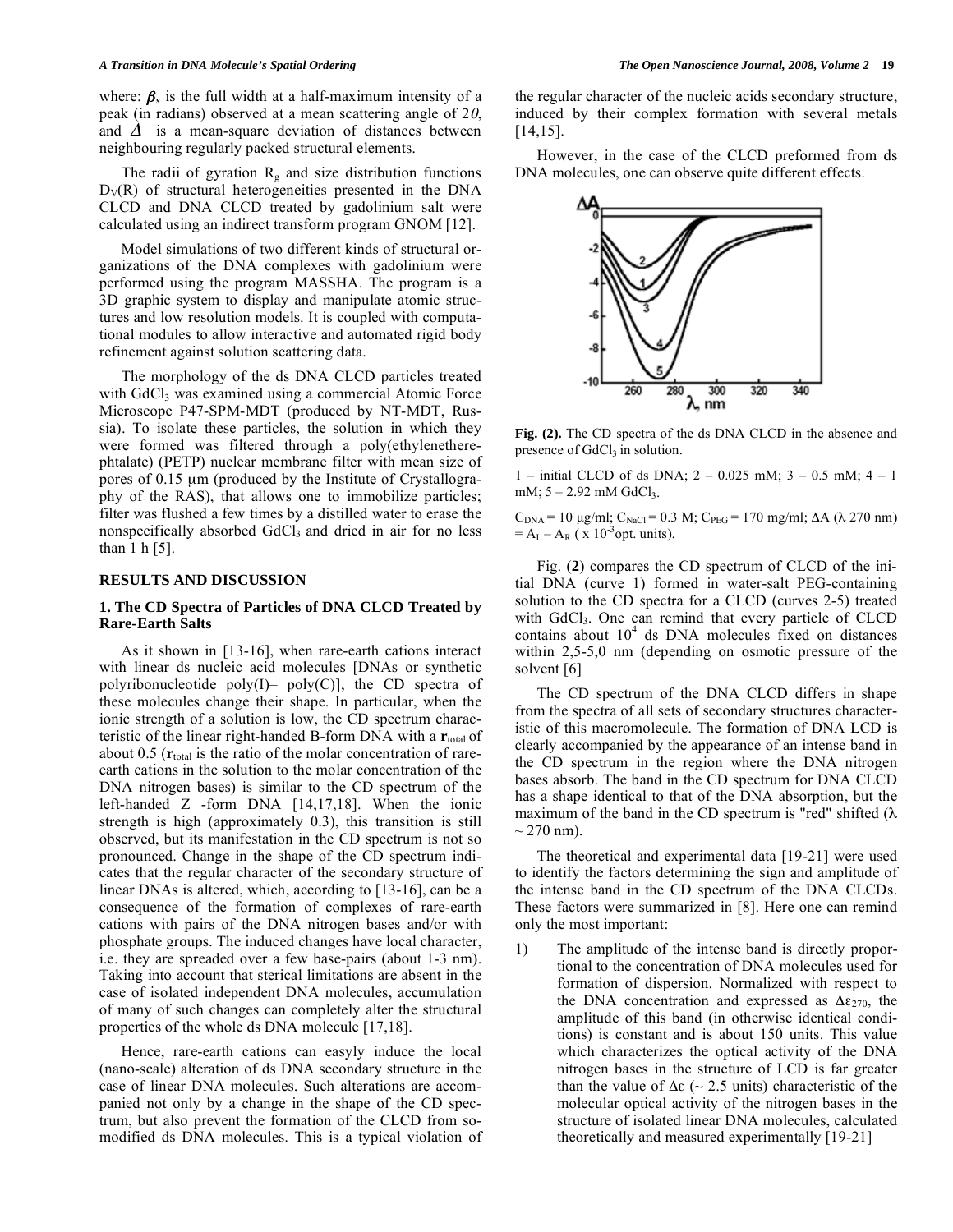- 2) The amplitude of the intense band in the CD spectrum depends on the size (diameter) of particles of LCD and increases with its growth,
- 3) The amplitude of the intense band depends on the helical pitch of the cholesteric structure. The smaller the pitch of the helical structure, i.e. the greater the angle between neighboring "quasi-nematic" layers (Fig. **1**) of DNA molecules in the cholesteric structure, the greater the amplitude of the band in the CD spectrum and *visa versa.*
- 4) The sign of the intense band in the CD spectrum of DNA CLCD in the absorption region of its chromophores (nitrogen bases) depends on the angle of their inclination in respect to the long axis of the DNA molecule.
- 5) The amplitude of the band in the CD spectrum depends on the anisotropy of the DNA molecule and negligible changes in the properties of the DNA secondary structure are accompanied by diminishing of the amplitude of intense band in the CD spectrum.

Hence, the formation of ordered, spatially twisted structure of neighboring DNA molecules in particles of CLCDs as a result of phase separation in polymer-containing solutions is accompanied by the appearance of specific, intense band in the CD spectrum in the region of the DNA nitrogen bases absorption. Taking points "1-5" above into account and in order to stress the difference between molecular and "structural" circular dichoism, the term an "abnormal band" was used to signify this band in the CD spectrum [19].

According to theoretical calculations, the appearance of this band unequivocally testifies the macroscopic cholesteric twist of neighboring DNA molecules in particles of LCD. The negative sign of the band in the CD spectrum proves the left-handed cholesteric twist of the right-handed DNA molecules (B-form) in these particles. The intense band in the CD spectrum (Fig. **2**, curve 1) located in the absorption region of the nitrogen bases of the DNA molecule, in our case negative, is the direct evidence for the formation of the CLCD characterized by helically twisted spatial structure [22,23], or a so-called cholesteric structure [24] of particles of LCD and the term CLCD (cholesteric liquid-crystalline dispersion) was used to signify these particles.

It is worth noting that particles of the DNA CLCD exist at certain osmotic pressure of the aqueous salt solution specified by a high PEG concentration in the solution [9].

Fig. (**2**) shows as well that the amplitude of an abnormal negative band ( $\lambda \sim 270$  nm) in the CD spectrum characteristic of the initial ds DNA CLCD is changed and its maximum is displaced to the red area of the spectrum as a result of treatment of this CLCD with GdCl<sub>3</sub>.

It should be noted that complexes between the rare earth ions and the phosphate groups have a low solubility [13,16] and the particles of the ds DNA CLCD treated by these ions begin slowly to precipitate. This process is accompanied by decrease in the amplitude of the abnormal band. However, the intensive shaking of the solution containing the obtained pellet results in a full restoration of the initial abnormal band

The gadolinium-concentration dependence of the abnormal band amplitude  $(AA_{270})$  in the CD spectrum of the DNA CLCD particles is shown in Fig. (**3**). One can see that the amplitude of the abnormal band in the CD spectrum of particles of the CLCD is only slightly changed at low concentrations of GdCl<sub>3</sub> ( $\mathbf{r}_{total}$  < 0.5). Under these conditions the noticeable alterations in the CD spectra of the linear DNA treated by gadolinium salts are observed [13-18]. The violation of regular character of the secondary structure of linear molecules nucleic acids which is accompanied by change in the shape of their CD spectra is specific not only for to their complex formation with several metals [14,15] but complexes with gadolinium [5 ].

Fig. (**3**) unequivocally means that low concentrations of gadolinium ions can induce the alteration of the secondary structure of DNA molecules even fixed in the content of particles of CLCD.

One can see as well that a quite sharp change in the amplitude of the abnormal band in the CD spectrum of the CLCD of the DNA-Gd<sup>3+</sup> occurs when there is large excess of gadolinium cations in the solution  $(r<sub>total</sub> > 20)$  and its maximum is shifted by 10 nm toward long wavelengths.



Fig. (3). The dependence of the amplitude of the abnormal negative band in the CD spectra of the CLCD formed by  $(DNA-Gd<sup>3+</sup>)$  complexes upon r<sub>total</sub> value.

 $C_{DNA}$  = 10 μg/ml;  $C_{NaCl}$  = 0.3 M;  $C_{PEG}$  = 170 mg/ml.; ΔA (λ 270 nm) =  $A_L - A_R$  ( x 10<sup>-3</sup>opt. units).

 $r_{total}$  – is the ratio of total GdCl<sub>3</sub> molar concentration to the molar concentration of the DNA bases.

The increase in the amplitudes of abnormal bands in the CD spectra occurs within a very short time, more exactly, simultaneously with the CLCD treatment by the rare earth salts. Similar alterations in the shape of the CD spectra of the CLCD of the DNA are observed when these CLCDs are treated with high concentrations of salts of other rare-earth element (lanthanum, neodymium, samarium, and terbium).

The observed increase in the amplitude of the negative band and the change in the shape of the CD spectrum of the DNA CLCD are similar to changes in the CD spectra of this CLCD upon cross-linking of neighboring DNA molecules due to the formation of nanobridges between them [25]. The formation of such nanobridges leads to the disappearance of the "liquid" character in the packing of DNA molecules in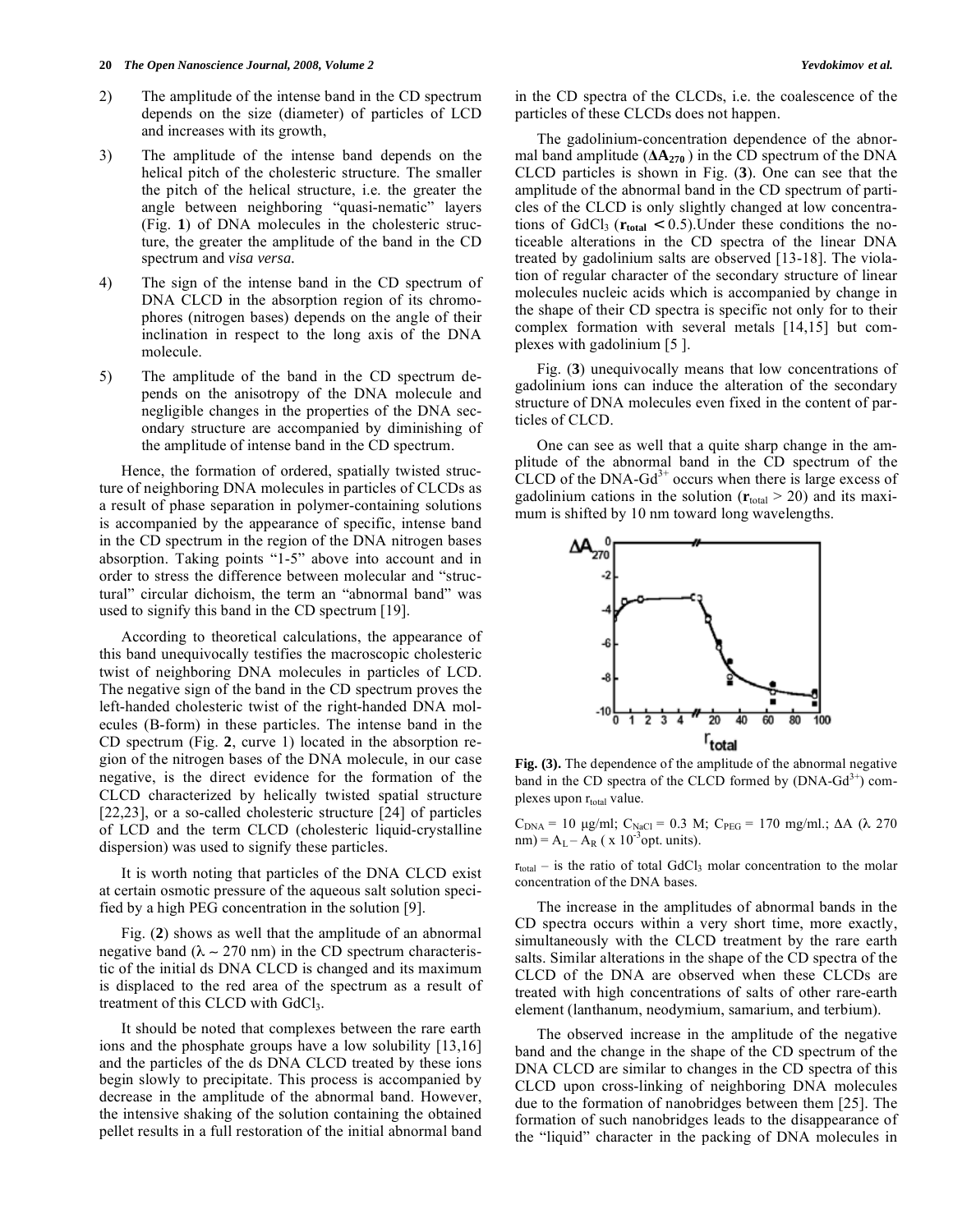the particles of the CLCD and results in the formation of the rigid spatial structure [2].

Comparison of Fig. (**2**) to Fig. (**3**) allows one to suppose, that the change in the shape of the CD spectrum can be considered as evidence that the interaction of rare-earth ions with DNA molecules fixed in the spatial structure of particles of the CLCD, has a complex character. It is not excluded, that after local changes in the DNA secondary structure induced at a low extent of  $Gd^{3+}$ -cation interactions with the DNA, an additional process closely related with the mutual orientation of neighboring DNA molecules in the particles of the CLCD takes place.

It is worth noting that the treatment of particles of the DNA CLCD with the salts of other three-valence cations (iron, aluminum, etc.) is accompanied by the sharp decrease in the amplitude of the abnormal band in the CD spectrum rather than by the amplification of this band.

Therefore, for rare-earth cations, there is a specific mechanism responsible for the amplification of abnormal band in the CD spectrum of CLCD. The results above speak in favor of the assumption that the amplification of the abnormal bands in the CD spectra is connected to the reasons, which differ from reasons [13-16] responsible for the alteration of the shape of the CD spectra of linear ds DNA, treated with gadolinium salts.

In the framework of the theory [19] that describes the abnormal optical properties of the particles of the initial CLCD formed by ds DNA molecules, one can expect that there are two main reasons responsible for amplification of the abnormal band in the CD spectra.

Taking into account that separation of chains of the ds DNA molecules in the content of particles of the CLCD is impossible due to the sterical reasons [26,27], the first reason is the increase in the diameter of the initial CLCD particles induced by interaction with gadolinium ions. The second reason is the change of the pitch of the cholesteric structure of the ds DNA CLCD as a result of interaction of gadolinium ions with these molecules

Hence, it is of interest, first, to evaluate the possible shape of particles of the CLCD DNA-gadolinium complexes. It is known that the interaction of  $Gd^{3+}$  ions with polyphosphates results in a poorly soluble compound [16]. Applied to the phosphate groups of the ds DNA molecules, this basically means that at high  $Gd<sup>3+</sup>$  concentrations the CLCD particles have reduced their solubility.

### **2. Visualization of Particles of the CLCD of the DNA-Gd Complex**

Particles of the CLCD of the initial ds DNA do not exist in the absence of high osmotic pressure of the solvent (induced by high PEG concentration. Therefore their fixation on a nuclear membrane filter and visualization is impossible under these conditions. However, if poorly soluble CLCD particles consisting of molecules of the DNA-Gd complex are formed then the immobilization of these particles on the surface of the nuclear membrane filter becomes possible and the size and shape of these particles can be investigated.

Fig. (**4**) shows the AFM image of ds DNA CLCD particles after their treatment with GdCl<sub>3</sub> and immobilization on nuclear membrane filter (PETP). One can see that these particles exist as independent, individual objects that can be easily visualized. The existence of independent particles implies the appearance of an uncompensated positive surface charge on particles of the CLCD that prevents their aggregation.



**Fig. (4).** AFM images of the particles of CLCD formed by (DNA -  $Gd^{+3}$ ) complexes and immobilized onto the surface of the nuclear membrane filter (PETP).

 $C_{DNA}$ = 1.07 μg/ml;  $C_{NaCl}$  = 0.03 M;  $C_{PEG}$  =17 mg/ml;  $C_{GdCl3}$  = 0.23 mM.

(The dark spots are "pores" in the nuclear membrane filter. Two sites on the PETP filter are shown.).

Fig. (**5**) demonstrates the size distribution of these particles as well as the pores in the filter. One can see that the mean size of particles makes  $(4.5-5.0)x10<sup>2</sup>$  nm, i.e. the mean diameter of the ds DNA CLCD particles after treatment with gadolinium is comparable with the mean diameter of initial ds DNA CLCD particles [6,28].

Hence, the results of AFM measurements allow one to suppose that the neutralization of phosphate groups of ds DNA molecules fixed in the content of CLCD by the rare earth ions is not accompanied by alteration in the mean size of the CLCD particles. This results is important because it suggests that the average packing density of the DNA molecules in particles of the CLCD of the DNA-Gd complex is similar to the packing density of the DNA molecules in particles of the CLCD formed from the initial molecules. These results further imply that the mean concentration of chromophores (DNA nitrogen bases) retained in particles of the CLCD of the DNA-Gd complex is high, and is sufficient for holding the high optical activity of particles of [19] and the first reason (page (4)) to explain the amplification of the abnormal band in their CD spectra must be rejected.

The visualization of single particles indicates, that when particles of the CLCD of the ds DNA are treated with the GdCl<sub>3</sub> solution, the "liquid" character of DNA molecules packing in these particles disappears and particles acquire a rigid spatial structure. Such rigid structure can reflect not only a decrease in the solubility of DNA molecules, but as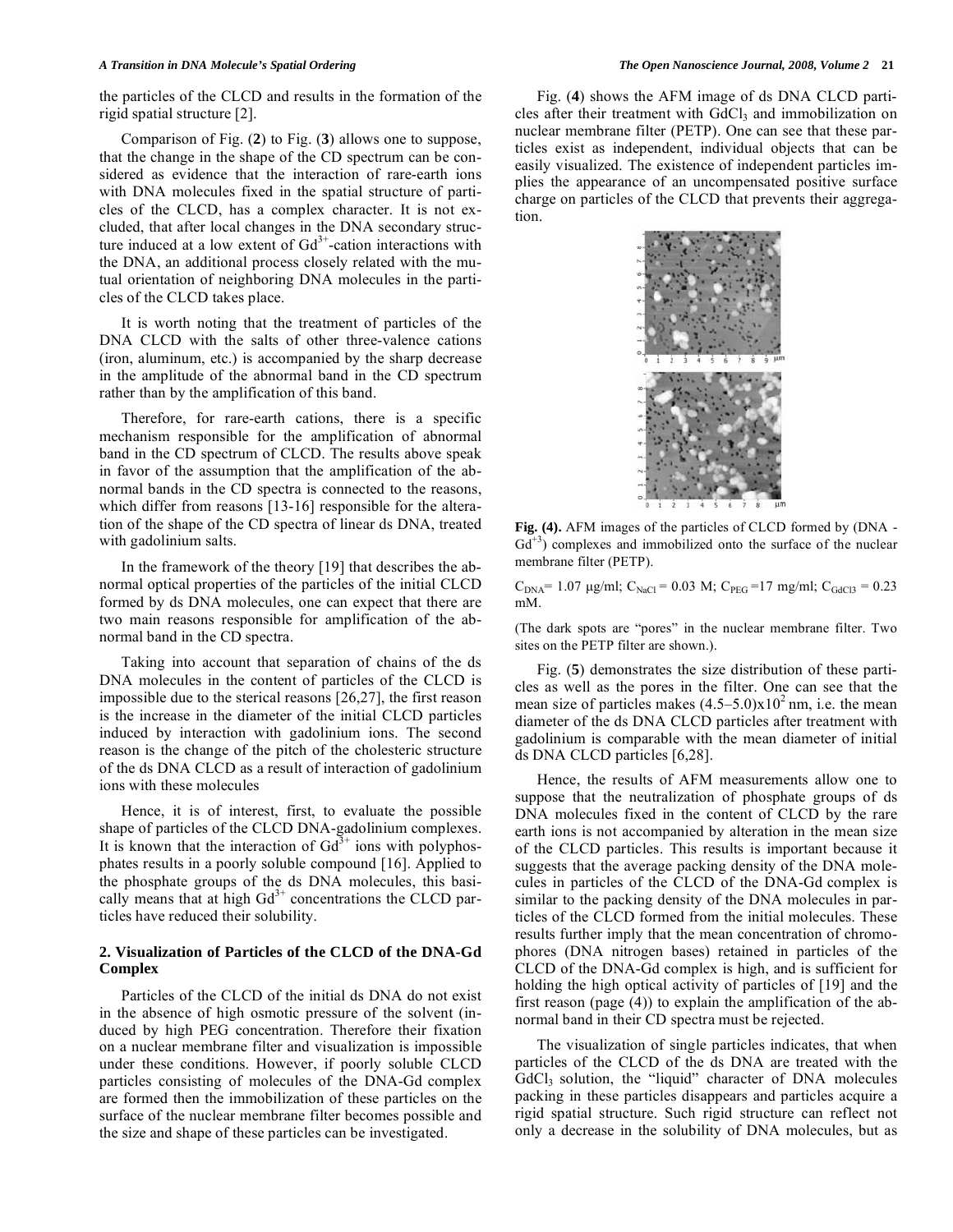well that there is strong attractive interaction between the fragments of neighboring DNA molecules.



**Fig. (5).** Size distribution of the ds DNA CLCD particles treated by  $GdCl<sub>3</sub>(1)$  and the pores (2) in the membrane filter.

 $C_{DNA}$ = 1.07 μg/ml;  $C_{NaCl}$  = 0.03 M;  $C_{PEG}$  =17 mg/ml;  $C_{GdCl3}$  = 0.23 mM.

One can summarize the results shown above as the following. The treatment of the ds DNA CLCD with  $GdCl<sub>3</sub>$  is accompanied by a neutralization of phosphate groups in the DNA molecules by gadolinium cations. Disappearance of the fluidity of the ds DNA CLCD particles results in a shortrange attractive interaction between the fragments of the DNA molecules. The existence of independent particles speaks in favor of an appearance of noncompensated positive surface charge on the CLCD particles. This, in turn, prohibits the coalescence of these particles and the creation of a uniform macroscopic phase, i.e. is accompanied by the stabilization of spatial structure of individual particles of the CLCD.

### **3. X-Ray Parameters of Phases of the CLCD of the DNA-Gd Complexes**

The rigid, low-solubility characteristics of particles of CLCD of the DNA-Gd complexes provides the opportunity concentrate them by low-speed sedimentation and therefore the study of their X-ray parameters.



**Fig. (6).** The small-angle X - ray scattering curves of the phases prepared as a result of low-speed sedimentation of the CLCD particles formed by initial DNA and by  $(DNA-Gd^{+3})$  complexes.

1 -  $r_{total} = 0$ ; 2 -  $r_{total} = 0.082$ ; 3 -  $r_{total} = 0.167$ ; 4 -  $r_{total} = 0.33$ ; 5 -  $r_{total}$  $= 0.66$ ;

 $C_{\text{NaCl}} = 0.3 \text{ M}; C_{\text{PEG}} = 170 \text{ mg/ml}.$ 

Fig. (**6**) compares the X-ray scattering curve for the pellet (phase) prepared from initial DNA CLCD to curves for phases formed by CLCD  $(DNA-Gd<sup>3+</sup>)$  complexes. The scattering curves (1) for the pellet (phase) formed by procedure described above (page 3) and having an abnormal optical activity of negative sign (Fig. **2**) show only one distinct Bragg reflection. The absence of highest orders of the small angle reflection in the X-ray scattering patterns points to the absence of a regular three dimensional order in the arrangement of the DNA molecules, i.e. the phase has no ideal crystalline structure. This means that only "short-range" orientational order, typical of liquid-crystalline phases prepared from DNA molecules, can exist in the arrangement of neighboring DNA molecules [29-31].

Fig. (**6**) shows as well that experimental curves for phases formed by CLCD  $(DNA-Gd^{3+})$  complexes are characterized by Bragg peaks at  $s = 1.9$  nm<sup>-1</sup>, and by a scattering at very small angles (central scattering). The presence of central scattering points to the formation of nano-scale structural heterogeneities in the samples, while thecharacteristic Bragg peaks correspond to a quasi-crystalline order in the specimens under study. It can be easily seen that an increase in the gadolinium concentration in the samples leads to the disappearance of the diffraction maximum on the X-ray scattering curve. This effect has not been previously shown for the CLCD of nucleic acids. A similar disappearance of the maximum on scattering curves is observed for the CLCD of complexes of DNA with other rare earth elements (lanthanum, neodymium, holmium, and ytterbium). In Fig. (**6**) one can see that the amplitude of the Bragg reflection maximum (characteristic of spatial ordering) become nearly zero at  $r_{\text{total}} > 0.5$ .

Size distribution functions of structural heterogeneities presented in the DNA specimen and in the complexes of DNA with gadolinium calculated by the program GNOM show that all samples demonstrate bimodal distributions with main fraction consisting of scattering particles characterized by radii of about 5 - 6 nm and wide maximum with dimensions from about 10 up to 50 nm. Most probably, that the first fraction of obtained particle size distributions corresponds to a cross-section of molecular ensemble of DNA, and the second one to their size. This size corresponds to the size of particles of the CLCD evaluated by AFM (Fig. **4**).

The characteristics of the ordered regions in these systems were computed from the Bragg peaks in the scattering patterns by fitting Gaussian profiles to interactively selected peaks using the program PEAK. The obtained data are shown in Table **1**. Table **1** presents the X-ray parameters of the phases formed from the DNA-Gd<sup>3+</sup> complexes for various **rtotal** values. As one can see from Table **1**, amplitudes of the Bragg peaks gradually decrease along with the increasing gadolinium concentrations in the CLCD. These results show a clear loss of the quasi-crystallinity of these samples..

Comparison of Fig. (**6**), Fig. (**3**) to Table **1** clearly shows that even small amounts of  $Gd^{3+}$  bound to DNA molecules in CLCD are capable of destroying the translational order in the arrangement of adjacent molecules. However this process is accompanied only by negligible changes in the abnormal optical activity of CLCD (Fig. **3**). At much higher amounts of bound  $Gd^{3+}$  (Fig. 3) takes place quite other process, re-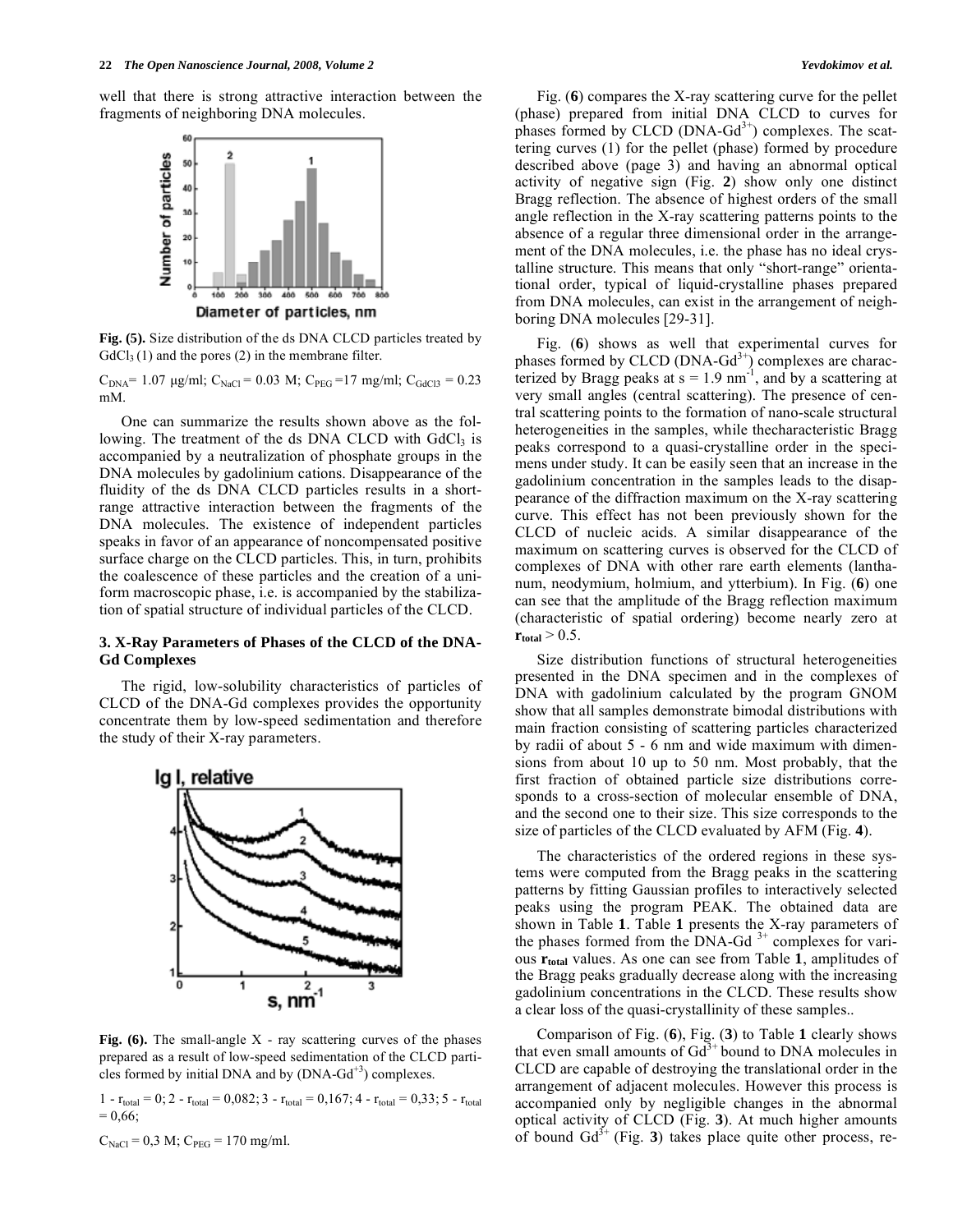| <b>Samples</b> | $s_{max}$ , nm <sup>-1</sup> | d, nm | L, nm | $\Delta/d$ | A    | S      | $r_{\text{total}}$ |
|----------------|------------------------------|-------|-------|------------|------|--------|--------------------|
| 1.             | 1,9                          | 3,2   | 21    | 0,12       | 0,52 | 0,0127 | 0                  |
| 2.             | 1,9                          | 3,3   | 28    | 0,11       | 0,30 | 0,0057 | 0,082              |
| 3.             | 1,9                          | 3,3   | 30    | 0,10       | 0,22 | 0,0026 | 0,167              |
| 4.             | 1,9                          | 3,3   | 26    | 0,10       | 0,05 | 0,0005 | 0,33               |
| 5.             | 1,9                          | 3,3   | 24    | 0,10       | 0,02 | 0,000  | 0,66               |

**Table 1. Structural Characteristics of the Initial DNA CLCD And CLCD Treated by Gadolinium** 

– amplitude of the Bragg peac, relative units.

**S** – area under Bragg peac, relative units.

sponsible for increase in an abnormal optical activity, despite disappearance of small-angle X-ray peaks (Fig. **6**).

The mean height of the Bragg peak on the X-ray scattering curves of the phases of the DNA - gadolinium complexes as a function of **rtotal** was analyzed. The analysis shows that, when the  $Gd^{3+}$  concentration is equal to 0.5 - 0.6 Gd atoms per DNA base, the spatial order of the neighboring DNA molecules, which is characterized by the Bragg-peak height (or the area under the scattering curve) disappears, in contrast to particles of the initial CLCD formed from intact molecules of ds DNA characterized by the 3.1–3.2-nm Bragg reflection [6,31] corresponding to the mean distance between the double stranded DNA molecules (B-form) ordered in particles of the CLCD. Nevertheless, the abnormal band in the CD spectrum of the CLCD of the DNA-Gd complexes holds, indicating the cholesteric order of chromophores of DNA molecules bonded in a complex with gadolinium. Comparison of Fig. (**3**) to Table **1** shows as well that the amplification of the abnormal negative band in the CD spectrum of the CLCD of the DNA-Gd complexes takes place at high gadolinium concentrations in the solution  $(r_{total} > 5)$ , i.e., this happens under conditions of full absence of the translational order of the DNA molecules in particles of the CLCD.

### **4. Putative Explanation for the Amplification of the Abnormal Band in the CD Spectra of the CLCD Complexes of DNA With Rare-Earth Elements**

The above results show that multivalent Gd-ions are not simply agents to screen the negative charges of the DNA phosphate groups. In the case of the CLCD these ions play a complex role in influencing DNA-DNA interactions.

Two peculiarities characteristic of particles of the CLCD of the DNA-Gd complex, as well as complexes of the DNAs with other rare-earth element (lanthanum, neodymium, holmium, and ytterbium), differ these particles from particles of the CLCD formed by complexes of the DNA with cations of other metals. First, it is the disappearance of the maximum on the X-ray scattering curves in samples of the CLCD from complexes of nucleic acids with rare-earth elements. Second, it is amplification of the abnormal band in the CD spectra of CLCD that occurs at saturating concentrations of rare-earth cations bound to the DNA.

There are two principal reasons to explain the disapperance of X-ray maxima in the scattering curves.

First, noncompensated positive surface charge on the ds DNA molecules arising as a result of interaction multivalent  $Gd^{3+}$  with ds DNA molecules in the content of particles of CLCD can result in disappearance of their ability to coalescence. Under these conditions, the formation of "united" phase in the course of low-speed centrifugation of particles of CLCD formed from  $(DNA - Gd^{3+})$  complexes is not possible. Because the value of positive surface charge depends on gradual rise in concentration of  $Gd<sup>3+</sup>$  ions, this effect can result in gradual decrease of the X-ray maxima in the scattering curves. However, data presented in Fig. (**3**) and Table **1** clearly demonstrate that disappearance of the X-ray maxima takes place at very low concentrations of  $Gd^{3+}$  ions, which are not capable of providing noncompensated positive surface charges for all ds DNA molecules in the content of CLCD. Hence, this reason seems to be impossible.

Second, the interaction multivalent  $Gd^{3+}$  with ds DNA molecules in the content of CLCD result in nano-scale modification of parameters of the secondary structure DNA molecules. This process is accompanied by destruction of parallel orientation of densely packed DNA molecules, and, hence, by disappearance of the X-ray maxima in the scattering curves. To analyze the second reason more carefully, it is necessary to take into account the following: as it was shown previously [13-18], when the rare earth cations are bound to linear ds DNA molecules, the shape of the CD spectrum of these molecules changes sharply at  $\mathbf{r}_{\text{bound}} \approx 0.5$ . This change demonstrate the loss of the regular homogeneous character typical of the secondary structure of DNA. Such alteration can be associated with the local (nano-scale) conformational transition, for instance, of B-Z type. The change in dependence of a so-called the "CD-melting temperature"  $(\tau_{\text{melt}})$  of the CLCD upon increase of the gadolinium concentration [17] speaks in favor of a conformational change in the DNA molecules despite the packing of the DNA molecules in particles of the CLCD. These facts argue that the binding of gadolinium ions to ds DNA molecules even packed in particles of the CLCD at low concentrations leads to a nano-scale alteration in homogeneity of the secondary structure of the DNA. "Modified" nucleic acid molecules are separated into alternating fragments differing in conformations (e.g., B–Z– B–B–Z– Z- etc. for DNA). The junctions between B-DNA and Z-DNA fragments also contain extruded bases [32], providing the sites with modified nano-size properties. The existence of modified DNA with the B-form fragments is confirmed by the fact that planar antibiotics (daunorubicin, mitoxantrone) can be incorporated between the base pairs of the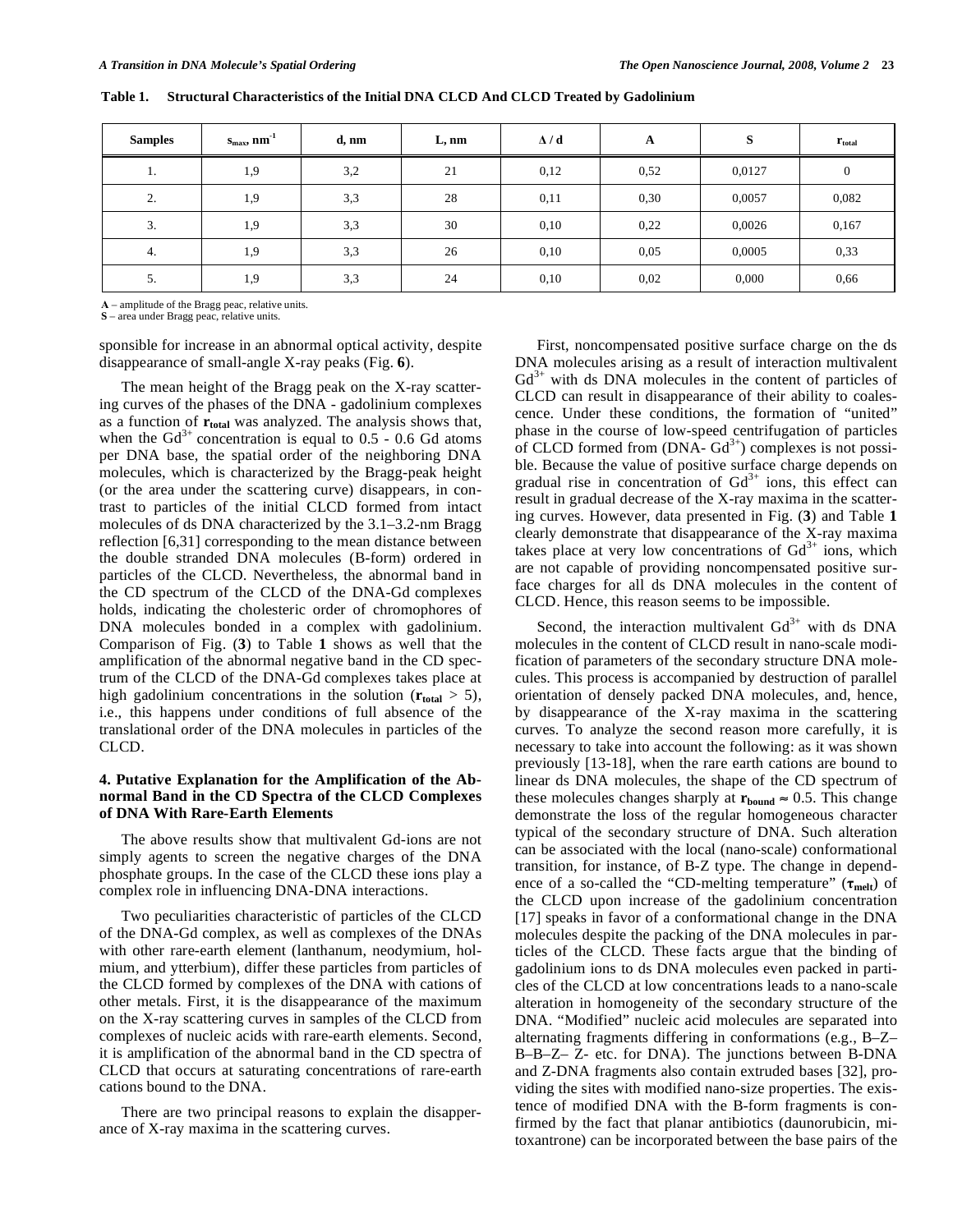modified DNA in the particles of the CLCD of DNA complexes with gadolinium.

If the fragments of the neighboring molecules of the complexes of the DNA with gadolinium or even all of the molecules packed in particles of the CLCD acquire heterogeneous secondary structure, the translational order of these fragments (molecules) is broken resulting in disappearance of the small-angle reflection on X-ray patterns as is observed in our experiment (see Fig. **6**). Indeed, general characteristics of the peaks such as peak position **smax** on the scattering patterns, repeating distances of the periodical motifs in the crystalline regions  $\bar{d} = 2\pi/s_{\text{max}}$ , mean long-range order dimension *L* (the size of crystallites) and the degree of disorder in the system  $\Delta/\bar{d}$  do not vary; demonstrating that the structure of parallel packed DNA molecules is constant. However, consecutive reduction of the areas under Bragg peaks after the addition of gadolinium to the DNA CLCD reflects a decrease in the number of ordered quasi-crystalline regions in the whole system. At the same time, we observe the central scattering intensification, which reflects the formation of a new type of nano-scale structural heterogeneity, which are most likely conglomerates of DNA-Gd complexes without parallel ordering. Thus, X-ray data show that the treatment of the DNA CLCD by gadolinium destroys the typical parallel orientation in the dense packing of DNA molecules and leads to a formation of disordered regions.

To confirm that parallel orientation of the densely packed DNA molecules is changed, model simulations of different kinds of structural organizations of the LCD of DNA complexes with Gd under these conditions were performed. Two possible structural changes affecting the scattering patterns were considered: a disorder of parallel packaging, and a bending of the DNA rods in the position of Gd location in the DNA-Gd complexes. Theoretical calculations in the framework of various models allow one to conclude:

- 1) Increasing in the degree of disorder in the packaging of the DNA rods leads to a decrease in the amplitude of the maximum on the corresponding model curve. Further disordering results in a decrease the Bragg peak on the scattering curve and even to full disappearance of its maximum.
- 2) A bending of the DNA molecules as a result of Gd binding is accompanied by the same effect: increasing of the number of bends causes a decrease in the amplitude of the Bragg peak and the complete disappearance of the maximum.

These experimental results confirm the assumption that the treatment of particles of the CLCD with rare-earth cations leads to the appearance of the modified secondary structure of the DNA molecules.

Under saturating gadolinium concentrations, the negative charges of the phosphate groups of DNA are neutralized by positively charged gadolinium cations. According to data obtained by various physical methods [17,33], other process also occur simultaneously.

First, as a consequence of the gadolinium ions neutralizing effect the negative charges of the phosphate groups in the DNAs CLCD became insoluble. Indeed, in the presence of large excess of gadolinium ions, these ions displace the sodium ions, are bound to the phosphate groups of the DNA. It is worth noting, that when  $\tilde{G}d^{3+}$  ions are bound to polyphosphates, that is poorly soluble Gd-polyphosphate is formed (solubility constant is equal to about  $10^{-12}$  M) [16,34]. Since ds DNA molecules have a "polyphosphate" origin, these molecules in the presence of saturating gadolinium concentrations become poorly soluble in PEG-salt-aqueous solutions. Under these conditions, the stable spatial structure of dispersion particles is possibly formed and the presence of PEG is not required to stabilize the structure of particles of the CLCD. Moreover, gadolinium ions, neutralizing the charges of the phosphate groups of the DNA create an excess positive surface charge on particles of the CLCD and aggregation of these particles becomes impossible. This behavior is corroborated by the atomic force microscopic data according to which these gadolinium-ion-treated particles of the CLCD are independent objects (see Fig. **4**). Indeed, the appearance of a noncompensated positive charge on the ds DNA molecules will induce an attraction between the neighboring DNA molecules. The overall surface charge on the CLCD particles further results in the stabilization of the spatial structure of these particles after their treatment with GdCl<sub>3</sub>. This means that, as a result of interaction of gadolinium ions with the ds DNA in the content of the CLCD particles, these particles lose their ability to coalescence. Further more under these conditions particles of the CLCD lose their solubility and sediment in the solution. The sedimentation is accompanied by a decrease in the amplitude of the abnormal band in the CD spectrum. However, the intense shaking of the solution containing the resulting sediment leads to the complete recovery of the initial abnormal optical activity; i.e., the aggregation of neighboring particles of the CLCD of the DNA-Gd complex does not occur. The tenfold dilution of the CLCD formed in the PEG-containing solution ( $C_{PEG}$  = 170 mg/ml) of the DNA-Gd complex does not lead to a change in the abnormal optical properties of the dispersion (with allowance for the decrease in the concentration of particles of the CLCD upon such dilution).

Thus, particles of the CLCD of the DNA whose phosphate groups are neutralized by gadolinium ions become poorly soluble and can exist in the absence of a high osmotic pressure inthe PEG-containing solution. This means that the osmotic pressure of the aqueous salt (or aqueous) solution is sufficient for supporting the cholesteric mode packing of molecules of the DNA–gadolinium complexes in particles of the CLCD. Such particles can be immobilized on a membrane filter, and their shape can be probed after washing with water to prevent NaCl crystallization and/or PEG film formation. Fig. (**4**) displays the AFM images of the filterimmobilized DNA-Gd CLCD particles. One can see that the mean size of these particles practically coincides with that for particles of native DNA CLCD. The latter fact is quite important, because it means that the mean DNA packing density is not changed by Gd incorporation, i.e., the chromophore density in such dispersions remains high enough to sustain their abnormal optical activity.

The intriguing questions are why the amplitude of the anomalous CD band does not change at low occupancy (**r < 1**) in the DNA-Gd CLCD and why it increases a high occupancy (**r > 20**).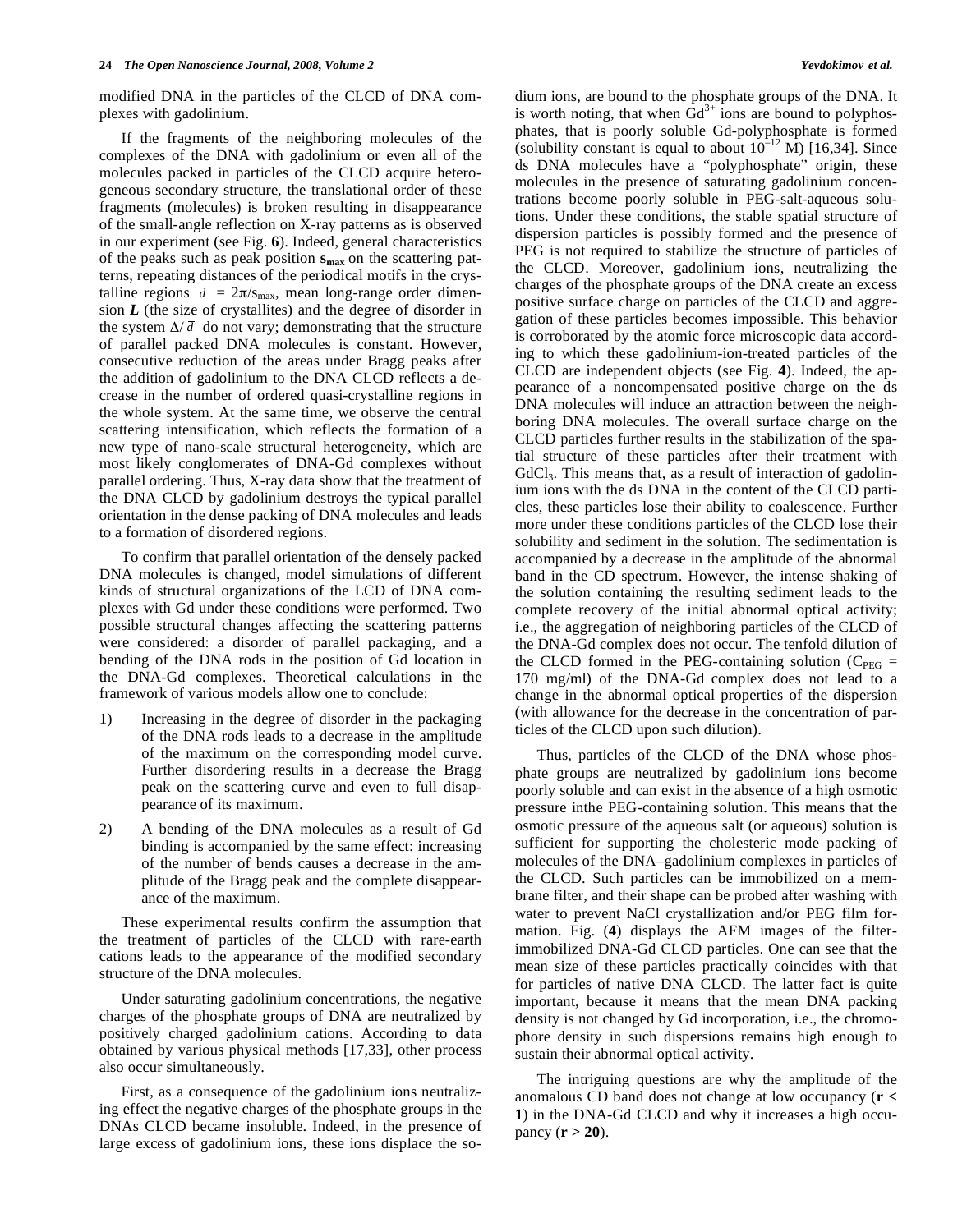Here one can remind the following. It is well-known that molecular motions in classical low-molecular compounds are free, and hence, the corresponding X-ray scattering peaks are almost absent. The theories describing an appearance of abnormal optical activity of low-molecular cholesterics [22,35,36] assume that the sufficient conditions for abnormal optical activity are the "orientation" ordering of chromophores of molecules in quasinematic layers of molecules and their helical ordering. The theory usually do not connect the mode of crystallographic packing of neighboring lowmolecular compounds and the orientation order of their chromophores in the liquid-crystalline structure [37]. But, in either case an appearance of abnormal optical activity requires dense chromophore packing.

By contrast, according to the presented above data, the X-ray peaks indicate that the molecular motions in the initial CLCD formed by DNA molecules are significantly frozen. Hence, in the case of DNA molecules, the relation between the nitrogen base (chromophores) orientation about the long axis of DNA molecules in each quasinematic layer and the orientation order of the bases in the CLCD particle can be quite complex. Assuming the theoretical requirements above and taking into acoount data on the same packing density in CLCDs of native and Gd-containing DNA, we can suppose that small amounts of Gd ions can locally disturb the DNA secondary structure (Fig. **3**) but, inasmuch as the chromophore packing density and orientation order in the cholesteric are nor altered, in general, the abnormal optical activity of the dispersions under these conditions can be changed, but only nonsignificantly (Fig. **7**).



**Fig. (7).** Scheme of minor alterations in the structure of the particle of the CLCD as a result of treatment of the ds DNA molecules with a low concentration of gadolinium salt. Note, that under these conditions the secondary structure of the ds DNA begins to modify, the mean distance between neighboring DNA molecules begins to change as a result of the interaction of gadolinium ions with DNA, however the twist angle of neighboring quasi nematic layers is not altered. Osmotic pressure is still needed for stabilization of this structure.

Second, nonuniform distribution of gadolinium ions over the surface of DNA molecules results in a heterogeneous secondary structure, that is an irregular attraction between the fragments of the neighboring DNA molecules, fixed initially at about 3.3 nm (Table **1**). The physical origin of this attraction mediated by a strong correlation interaction is related to either electrostatic or entropic contributions. In addition, such interactions are, probably, influenced due to the interlocking Gd<sup>3+</sup> ions, referred to "counterion cross-links". Here one should n stress that the intermolecular interactions are quite different in the DNA molecules with different counterions and conformations [38].

Under conditions of high Gd-ion concentration situation is changed dramatically.

Gd-ions, when present at high concentration, are capable of overcompensating the DNA charges, and the DNA charge inversion can take place, inducing a change in the spatial structure of the CLCD. Indeed, the separation of chains of the ds DNA molecules in the content of particles of the CLCD is impossible due to the sterical reasons [26,27]. The synergic effect of the nano-scale alterations of the secondary structure and the charge inversion of the DNA molecule change the mode of spatial packing of these molecules in the particles of CLCD (Fig. **8**). Under conditions of dense packing, the electrostatic forces between DNA molecules, vhich are intimately connected with helical nature of charge distribution, are large enough to overcome intrinsic forces that stabilize the initial cholesteric structure specific to B-form structure [39-41]. This can alter the helical twisting of the cholesteric structure, i.e., facilitate the change of the cholesteric pitch, **P**.



**Fig. (8).** The theoretical dependences (continuous curves) of the maximal amplitude,  $\Delta A$ , of the band in the CD spectra of the DNA CLCD treated with GdCl3, upon the pitch, P, value.

The black points correspond to the experimentally measured  $\Delta A$ values.

 $\lambda = 270$  nm; C  $_{DNA} = 10\mu g/ml$ ; C<sub>NaCl</sub> = 0.3 M; C<sub>PEG</sub> = 170 mg/ml.;

Curve 1- D= 350 nm, curve  $2 - D = 450$  nm, curve  $3 - D = 550$  nm;

 $\Delta A$  ( $\lambda$  270 nm) = A<sub>L</sub> – A<sub>R</sub> (x 10<sup>-3</sup>opt. units).

To confirm this statement, the theoretical evaluations based on the theory [19] were performed. This theory permits to describe the optical properties of particles of ds DNA CLCD treated with GdCl3, in particular, the correlation between an abnormal optical activity of the ds DNA CLCD and **P** value of the cholesteric structure formed by DNA molecules in the content of these CLCD. Assuming that in the case of the ds DNA CLCD the diameter of particles, **D,** is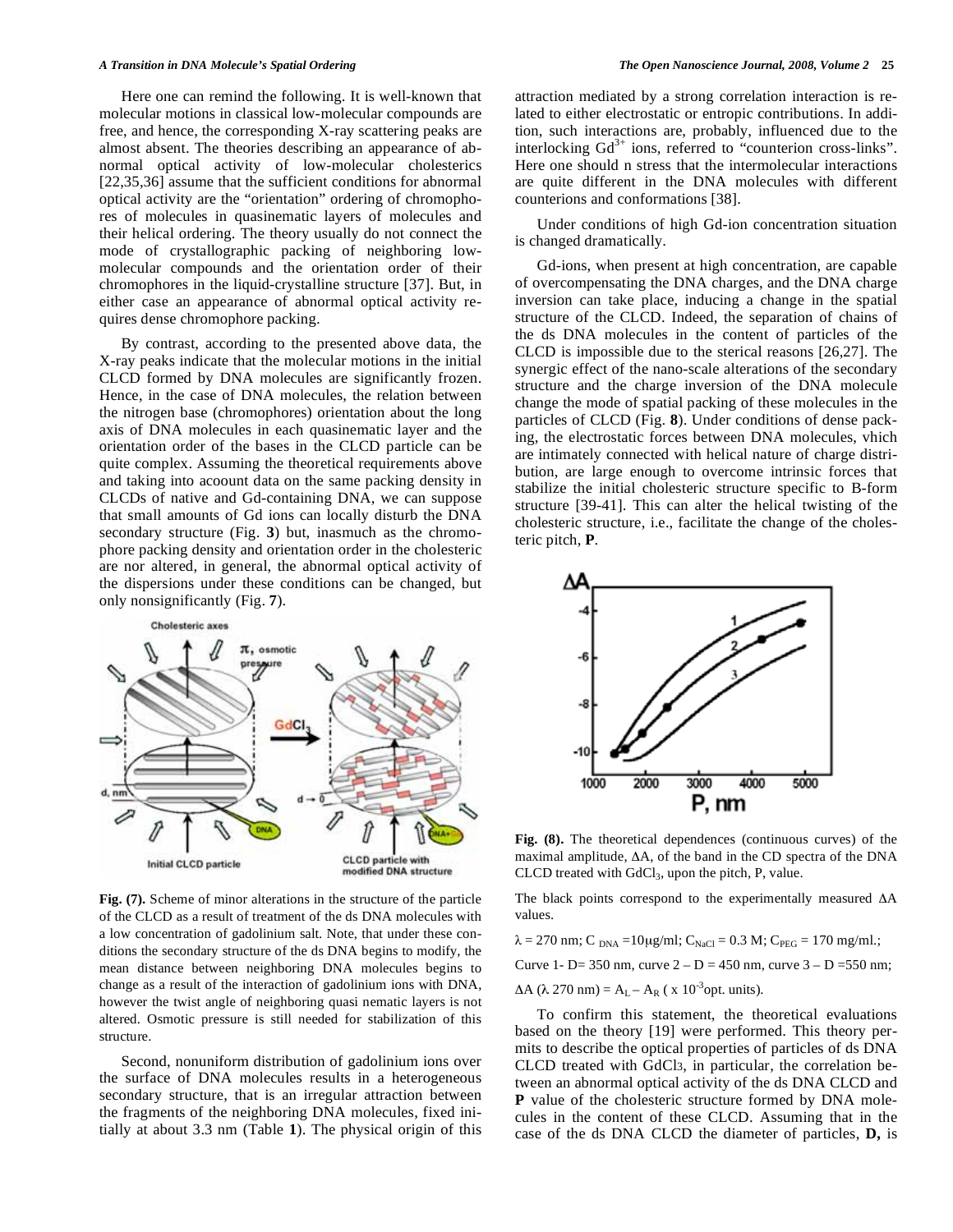about 0.4 μm, the initial **P** value is about 3μm and the initial  $\Delta A$  value is about  $4000x10^{-6}$  optical units, the theoretical curve for  $(AA-P)$  relationship was calculated at the beginning (Fig. **8**). This curve clearly shows that the decrease in **P** value is accompanied by the increase in  $\Delta A$  value, i.e. the smaller the pitch of a cholesteric structure, i.e. the greater the twist, the more intense is the amplitude of an abnormal band in the CD spectrum. The experimental meanings of  $\Delta A$ , i.e. the observed amplitudes of the abnormal band in the CD spectra of the CLCD formed by ds DNA and treated with GdCl<sub>3</sub>, correspond fairly well to the theoretical curve (Fig. **8**). Comparison of the experimental results and the theoretical calculation confirms the supposition about correlation between the decrease in **P** value and the increase of an abnormal optical activity of the CLCD particles treated by the gadolinium salt.

Then, taking into account the known concentration of gadolinium, a correlation between the **P** values and gadolinium concentration in used solutions was estimated (Fig. **9**). Hence, the "**P**-effect", i.e. an amplification of the abnormal band in the CD spectra as a result of the alteration of the helical twist of the cholesteric structure of the ds DNA CLCD, is existing in the system under study.



Fig. (9). The theoretical dependences of the P value of the cholesteric structures for the ds DNA CLCD particles upon the  $GdCl<sub>3</sub>$ concentration.

 $C_{DNA} = 10\mu g/ml$ ;  $C_{NaCl} = 0.3$  M;  $C_{PEG} = 170$  mg/ml.; Curve 1-  $D = 350$  nm, curve  $2-D = 450$  nm, curve  $3-D = 550$  nm.

One can see, that here the spatial ordering of neighboring DNA molecules in quasi-nematic layers is practically absent; besides, under these conditions the twist angle between neighboring DNA quasi-nematic layers is increased (the Pvalue is decreased, right structure). However, under these conditions, strong interaction between the fragments of neighboring DNA molecules can result not only in stabilization, but in decrease of solubility of whole structure. The "rigid" structure appears and it can exists in absence of an osmotic pressure of the solvent.

Hence, the change in the angle of twist between neighboring DNA molecules fixed in the structure of.

CLCD is supported by results of the theoretical calculations according to which an increase in the twist angle (decrease in **P** value) of the cholesteric helical structure of the initial DNA molecules is accompanied (Fig. **10**), by an amplification of the amplitude of the abnormal negative band in the CD spectrum. At high extent of Gd ion binding to the DNA, not only the negative charges of phosphate groups are neutralized by the Gd cations, but the altered surface charge distribution makes an additional contribution to the chiral interaction between adjacent DNA-Gd molecules in the dispersion particles [40-42].



**Fig (10).** Scheme of transition from "liquid" to "rigid" structure of the particle of the CLCD induced by a high  $Gd^{3+}$  concentration. One can see, that here the spatial ordering of neighboring DNA molecules in quasi-nematic layers is practically absent; besides, under these conditions the twist angle between neighboring DNA quasi nematic layers is increased (the P-value is decreased, right structure). However, under these conditions, strong interaction between the fragments of neighboring DNA molecules can result not only in stabilization, but in decrease of solubility of whole structure. The "rigid" structure appears and it can exists in absence of an osmotic pressure of the solvent.

It is important to emphasize that the problem of the correlation between the local heterogeneous conformation of the structure of nucleic acid molecules and the character of their packing in dense packed liquid-crystalline structures remains a subject of active theoretical investigations [40,43-46]. Change in the twisting of the cholesteric structure can occur in the form of a phase transition. It is worth noting that the possibility of the phase transition between two cholesteric forms was recently analyzed by V. Golo *et al.* [47]. However, such a transition in our case can be quite diffuse (Fig. **3**) due to the smallness of the system elements.

Thus, the combination of two different effects determines the unique optical properties of the CLCD of the complexes of the DNA with gadolinium. The first effect is the formation of nano-scale heterogeneities in the secondary structure of the DNA molecules interacting with gadolinium. The second effect is the enhancement of the interaction between the modified DNA molecules. The first effect is responsible for the "nematization" of the properties of the DNA molecules in quasinematic layers in the structure of the particles of CLCD formed by DNA-gadolinium complexes, i.e. for the disappearance of the small-angle X-ray scattering. The second effect is responsible for the large twisting of the cholesteric spatial structure of the CLCD particles, i.e. the amplification of the negative band in the CD spectrum. Similar unique properties are characteristic of the CLCD particles of the DNA treated with other rare-earth cations (lanthanum, neodymium, holmium, and ytterbium).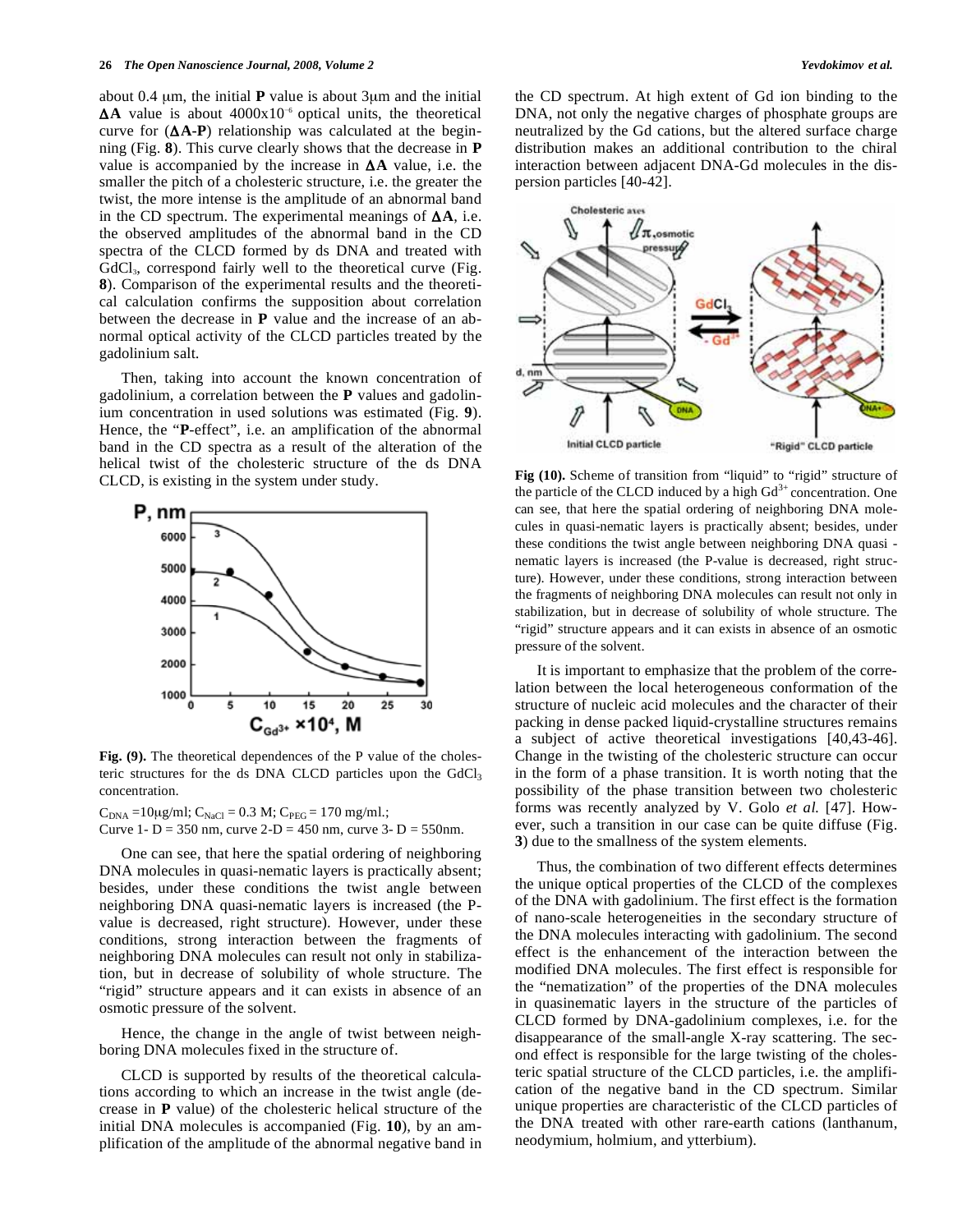The data obtained in this work show that rare-earth cations interacting with ds nucleic acid molecules fixed in the structure of particles of the CLCD induce nano-scale alterations in the secondary structure of nucleic acids. The accumulation of these alterations is accompanied by a change in the DNA-DNA interactions results in a spontaneous change in the helical twisting of the cholesteric structure of the CLCD. This means that the "cholesteric-1" (Fig. **10**), determined by the combination of properties of the initial nucleic acid molecules (in particular, the conformation of the nucleic acid, charge of phosphate groups and the mode of charge distribution in the DNA helical grooves, etc.) is spontaneously transformed to more strongly twisted "cholesteric-2" (Fig. **10**) depending on a new set of properties for the "modified" nucleic acid. Therefore, the transition between two spatial structures of particles of the CLCD occurs. The observed transition is reversible, since the addition of ethylenediaminetetraacetic acid (EDTA) which binds the gadolinium ions transforms the "cholesteric-2" to the initial "cholesteric-1". Change in the DNA cholesteric pitch implies a reorganization of the whole spatial structure of the particles of the CLCD. Therefore, a "DNA machine", i.e. particle of the CLCD, consisting of  $10<sup>4</sup>$  spatially ordered nucleic acid molecules, makes work. This means that there is a possibility for transformation of the energy of the interaction between gadolinium ions and ds nucleic acid molecules into the work of the microscopic machine consisting of nucleic acid molecules fixed in the spatial structure of particles of the CLCD, which is easily detected by the change in the abnormal optical activity.

Finally, interaction of ds DNA with  $Gd^{3+}$  ions in the CLCD particles yields a stable biomaterial which is highly enriched in gadolinium and the concentration of which can be assessed by the measurements of the abnormal negative band in the CD spectrum. The existence of independent CLCD particles enriched with rare earth cations opens the possibility of a wide range medical and biotechnological application of these particles.

# **CONCLUSION**

Thus, the data obtained in this work show that the rareearth cations interacting with the ds nucleic acid molecules induce two different structural effects. First, for linear DNA molecules, this interaction is accompanied by change in the parameters of the secondary structure of the nucleic acid molecules realized within nano-scale length. It is not excluded that the observed nano-scale structural transition for the B-form DNA is similar to the known B-Z transition. Second, for the DNA molecules fixed in the structure the CLCD of particles, the accumulation of these structural alterations coinsides with the reduced solubility of the DNA molecules. These conditions induce not only strong attraction between neighboring DNA molecules but also the spontaneous change in the helical twisting of these molecules. This means that in this case, the alterations in the ds DNA structure induced by treatment with gadolinium are "transformed" into a change in the mode of spatial packing of the neighboring DNA molecules. This process results in the amplification of the abnormal band in the CD spectrum, as well

as changes in other physical parameters of the CLCD particles. The fine details of this process are now under study.

#### **REFERENCES**

- [1] Seeman, N.C. *Annu. Rev. Biophys. Biomol. Struct.,* **1998**, *27*, 225.
- [2] Yevdokimov, Yu. M.; Sitchev, V.V. *Open Nanosci. Rev.,* **2007**, *1,*  1.
- [3] Yevdokimov, Yu. M.; Sitchev, V.V. *Rus. Chem. Rev.,* **2008**, *77.*
- [4] Mao, C.; Sun, W.; Shen, Z.; Seeman, N.C. *Nature,* **1999**, *397*, 144.
- [5] Yevdokimov, Yu. M.; Salyanov, V. I.; Kondrashina, O. V.; Gasanov, A. A.; Shtykova, E. V.; Dembo, K. A. *J. Exptl. Theor. Phys.,*  **2007**, *104,* 499.
- [6] Yevdokimov, Yu. M.; Skuridin, S. G.; Lortkipanidze, G.B. *Liq. Cryst.*, **1992**, *12,* 1.
- [7] Yevdokimov, Yu. M.; Skuridin, S.G.; Salyanov, V.I. *Liq. Cryst.,* **1988**, *3*, 1443.
- [8] Yevdokimov, Yu. M.; Salyanov, V.I.; Dembo, A.T.; Spener, F. *Sensory Systems,* **1999**, *12*, 151.
- [9] Yevdokimov, Yu. M.; Salyanov, V.I. *Liq. Cryst.,* **2003**, *30,* 1057.
- [10] Konarev, P. V.; Volkov, V. V.; Sokolova, A. V.; Koch, M. H. J.; Svergun, D. I. *J. Appl. Crystallogr.,* **2003**, *36*, 1277.
- [11] Vainshtein, B.K. *Diffraction of X-rays by Chain Molecules*, Elsevier Publ. Comp., Amsterdam-London-N-Y., **1966**.
- [12] Svergun, D. I. *J. Appl. Crystallogr.,* **1992**, *25*, 495.
- [13] Haertle, T.; Augustyniak, J.; Guschbauer, W. *Nucleic Acids Res.,* **1981**, *9,* 6191.
- [14] Gruenwedel, D. W.; Cruikshank, M. K. *J. Inorg. Biochem.,* **1991**, *43,* 29.
- [15] Rosetto, F. E.; Nieboer, E. *J. Inorg. Biochem.,* **1994**, *54*, 167.
- [16] Li, L.; Yang, J.; Wu, X.; Sun, Ch.; Zhou, G. *J. Lumin.,* **2003**, *101*, 141.
- [17] Yevdokimov, Y.M.; Salyanov, V.I.; Kondrashina, O.V.; Borshevsky, V.I.; Semenov, S.V.; Gasanov, A.A.; Reshetov, IV, Kuznetsov, V.D.; Nikiforov, V.N*.*; Akulinichev, S.V.; Mordovskoi, M.V.; Potashev, S.I.; Skorkin, V.M. *Int. J. Biol. Macromol.,* **2005** , *37,* 165.
- [18] Salayanov, V. I.; Evseev, A. I.; Popenko, V. I.; Gasanov, A. A.; Dembo, K. A.; Kondrashina, O. V. *Biofizika,* **2007**, *52*, 452.
- [19] Belyakov, V.A.; Orlov, V.P.; Semenov, S.V.; Skuridin, S.G.; Yevdokimov, Yu. M. *Liq. Cryst.,* **1996**, *20*, 777.
- [20] Gottarelli, G.; Spada, G.P.; In:"Circular Dichroism. Principles and Applications". Nakanishi, K.; Beroua, N.; Woody, R.W. (Eds.), VCH, N-Y., **1994**.
- [21] Yevdokimov, Yu. M.; Skuridin, S.G.; Semenov, S.V.; Salyanov, V.I.; Lortkipanidze, G.B. *Biofizika*, **1998**, *43,* 240.
- [22] Keller, D.; Bustamante, C. J. *Chem. Phys.,* **1985**, *84*, 2972.
- [23] Kim, M.; Ulibarri, L.; Keller, D.; Maestre, M.F.; Bustamante, C. *J. Chem. Phys.,* **1986**, *84*, 2981.
- [24] Bouligand, Y*. Am. Chem. Soc. Polym. Prepr.,* **1977**, *18*, 33.
- [25] Yevdokimov, Yu. M.; Skuridin, S.G.; Nechipurenko, Yu. D.; Zakharov, M.A.; Salyanov, V.I.; Kurnosov, A.A.; Kuznetsov, V.D.; Nikiforov, V.N. *Int. J. Biol. Macromol.,* **2005**, *1-2,* 103.
- [26] Grasso, D.; Fasone, S.; La Rosa, C.; Salyanov, V. *Liq. Cryst.,* **1991**, *9,* 299.
- [27] Grasso, D.; Gabriele-Campisi, R. *Liq. Cryst.,* **1993**, *15,* 701.
- [28] Yu, M. Yevdokimov, *Liq. Cryst. Pract. Appl.*, **2003**, 3, 10 (in Russian).
- [29] Livolant, F. *Physica A,* **1991**, *176*, 117.
- [30] Durand, D.; Doucet, J.; Livolant, F*. J. Phys. (France*), **1992**, *2*, 1769.
- [31] Livolant, F.; Leforestier, A. *Prog. Polym. Sci.,* **1996**, *21,* 1115.
- [32] Ha, S.C.; Lowenhaupt, K.; Rich, A.; Kim, Y-G.; Kim, K.K. *Nature,* **2005**, *437*, 1183.
- [33] Lessing, P. A.; Erickson, A. W. *J. Eur. Ceram. Soc*., **2003**, *23,*  3049.
- [34] Qi, Yu.-H.; Zvang, Q-Y.; Xu, L. *J. Chem. Inf. Sci.,* **2002**, *42,* 1471.
- [35] Bustamante, K.; Maestre, M. F.; Tinoco, I. *J. Chem. Phys.,* **1980**, *73,* 6046.
- [36] Kim, Y. H. *J. Physique,* **1982**, *43,* 559.
- [37] De Gennes, P.G. *The Physics of Liquid Crystals*, Clarendon Press, Oxford, **1974**.
- [38] Besteman, K.; van Eijk, K.; Lemay, S.G. *Nat. Phys.*, **2007**, *3,* 641.